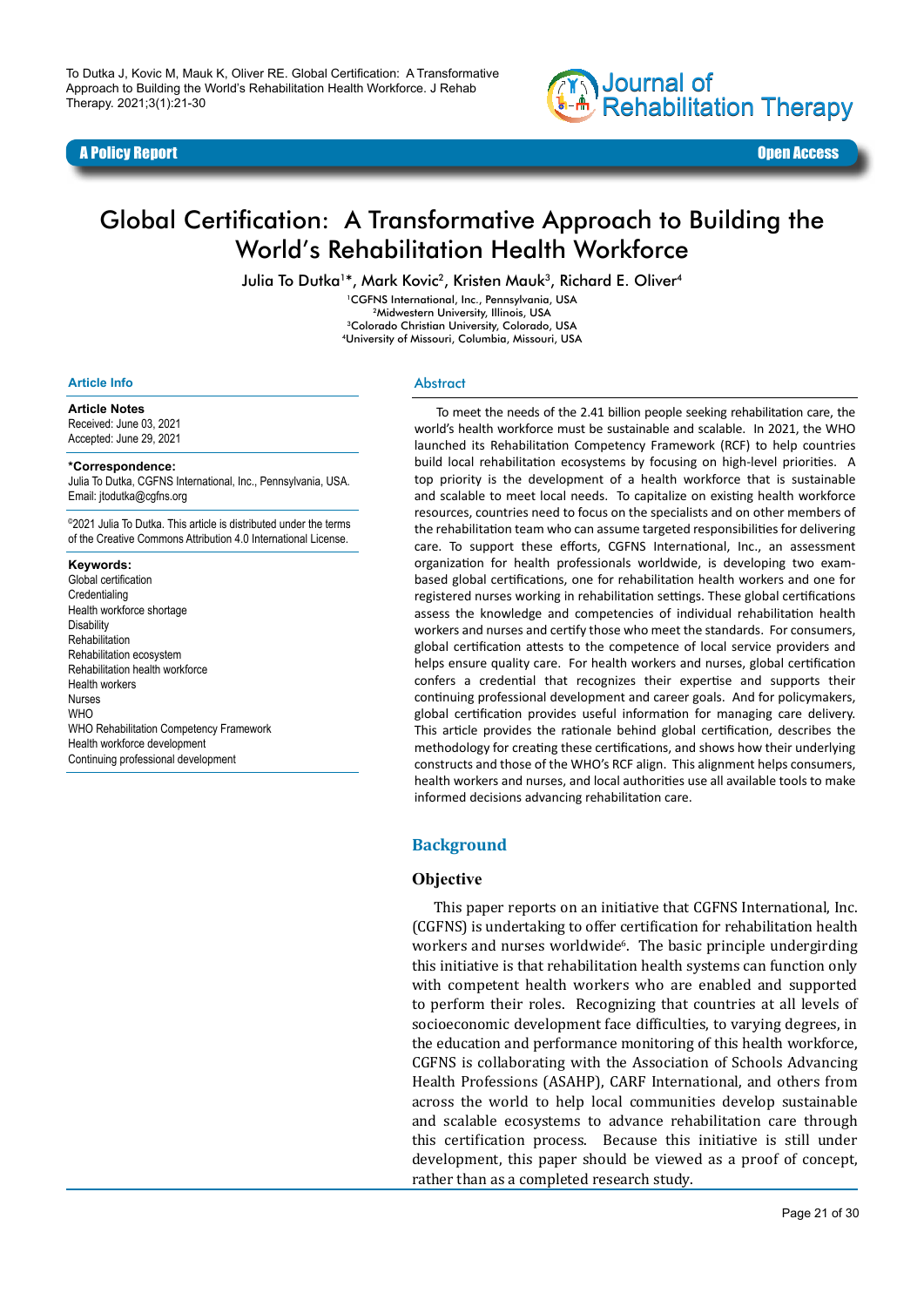# **Current Approaches**

Previously, several approaches have been used to help advance rehabilitation care worldwide. On a policy level, WHO has provided a global platform to champion the cause over the past decade and its work has captured global attention and commitment. In May 2013, the 66<sup>th</sup> World Health Assembly, in resolution WHA66.9 on disability, endorsed the recommendations of the WHO disability report. A comprehensive *WHO Disability Action Plan 2014-20218* was developed, recognizing that disability is universal, and that more than 1 billion people were living with a disability worldwide. Under the Plan, disability must be seen as a global public health issue, a human rights issue, and a developmental priority. In February 2017, WHO hosted *Rehabilitation 2030: A Call for Action10*. This seminal meeting highlighted the globally unmet need for rehabilitation and asked for a joint commitment to raise the profile of rehabilitation as a health strategy for the 21<sup>st</sup> century<sup>5</sup>. In July 2019, WHO hosted a second *Rehabilitation 2030: A Call for Action* and focused on continuing with the progress made in evolving a Global Strategy on Human Resources for Health<sup>9,11</sup>. *Rehabilitation 2030* placed significant emphasis on optimizing the existing workforce as well as strengthening individual and institutional capacities for service. In December 2019, the WHO produced a comprehensive, landmark study on global rehabilitation data and provided statistical evidence supporting the estimate that 2.41 billion people are living with disabilities worldwide<sup>1</sup>. In February 2021, the WHO launched the Rehabilitation Competency Framework (RCF)4,12 and challenged stakeholders to further the health workforce goals of *Rehab 2030* by applying the RCF to build a sustainable and scalable local rehabilitation health workforce. This is an important step toward realizing the United Nations' sustainable development goals by, for, and with persons with disabilities $\degree$ .

The higher education sector has also supported improving rehabilitation care worldwide. Historical contexts have played a key role in the development of academic programs in different rehabilitation fields. Efforts have been made to replicate existing academic degree-based programs from western countries and to implement them in other countries, and thereby preparing their health workers for professional practice. For example, the World Confederation for Physical Therapy (WCPT) has helped several universities in China develop physiotherapy programs and is currently performing program approval work to ensure program quality. Doctor of Physical Therapy (DPT) programs are offered in universities in Ethiopia. Programs in the allied health fields in the Philippines are based primarily on U.S. curricular models. Those in India are shaped by the British model of education. Some U.S. universities offer degree-based programs and training services in the health sciences

in partnership with universities overseas. Although these academic degree-based programs strengthen the preparation of these disciplinary specialists for leadership roles in rehabilitation care, the gap between the supply of disciplinary specialists and the demand for rehabilitation care is large and is growing larger. The scalability of these programs to meet local health workforce needs in terms of sufficiency, distribution, retention, and performance merits further research.

Mission trips offer an additional approach in advancing rehabilitation care worldwide. There are organizations that help coordinate volunteers from developed countries who travel to developing countries and provide technical guidance, training, or direct patient care on a broad array of rehabilitation services. There are also rehabilitation clinics overseas that depend on volunteers from developed countries as a part of their staffing model. As a component of field experience, universities regularly organize faculty-led overseas trips for students in physical therapy, occupational therapy, and in other allied fields. These students travel to clinical sites abroad to observe and assist as appropriate. Although students may gain valuable learning experiences, the episodic nature of these short-term visits diminishes their overall usefulness as a sustainable and scalable health workforce intervention strategy. This is particularly true with rehabilitation patients who require care over an extended period.

Technology will continue to play a key role in making knowledge bases available and accessible to the rehabilitation workforce worldwide. Physiopedia ([https://](https://www.physio-pedia.com) [www.physio-pedia.com](https://www.physio-pedia.com)) is an example of a dedicated effort to improve global health through universal access to physiotherapy knowledge. Validating appropriate application of this knowledge to patient care is the next logical step.

# **Filling a Gap**

Collectively, these efforts point to a need to build out an ecosystem for rehabilitation care in a local context by differentiating functions and roles and by enabling individual health workers to work to their full capacity in a team-based environment. Certification as a practical assessment tool targeting the individual health workers can provide key information to implement staffing models for rehabilitation care that maximize health workers' demonstrated level of competence.

The prevalent model for providing rehabilitation care is the specialist model in which the service providers are disciplinary experts. Historically, occupational therapy, physical therapy, and speech-language pathology have each required separate training and separate educational degrees. Those degree requirements have included at least a baccalaureate degree and often a master's degree or an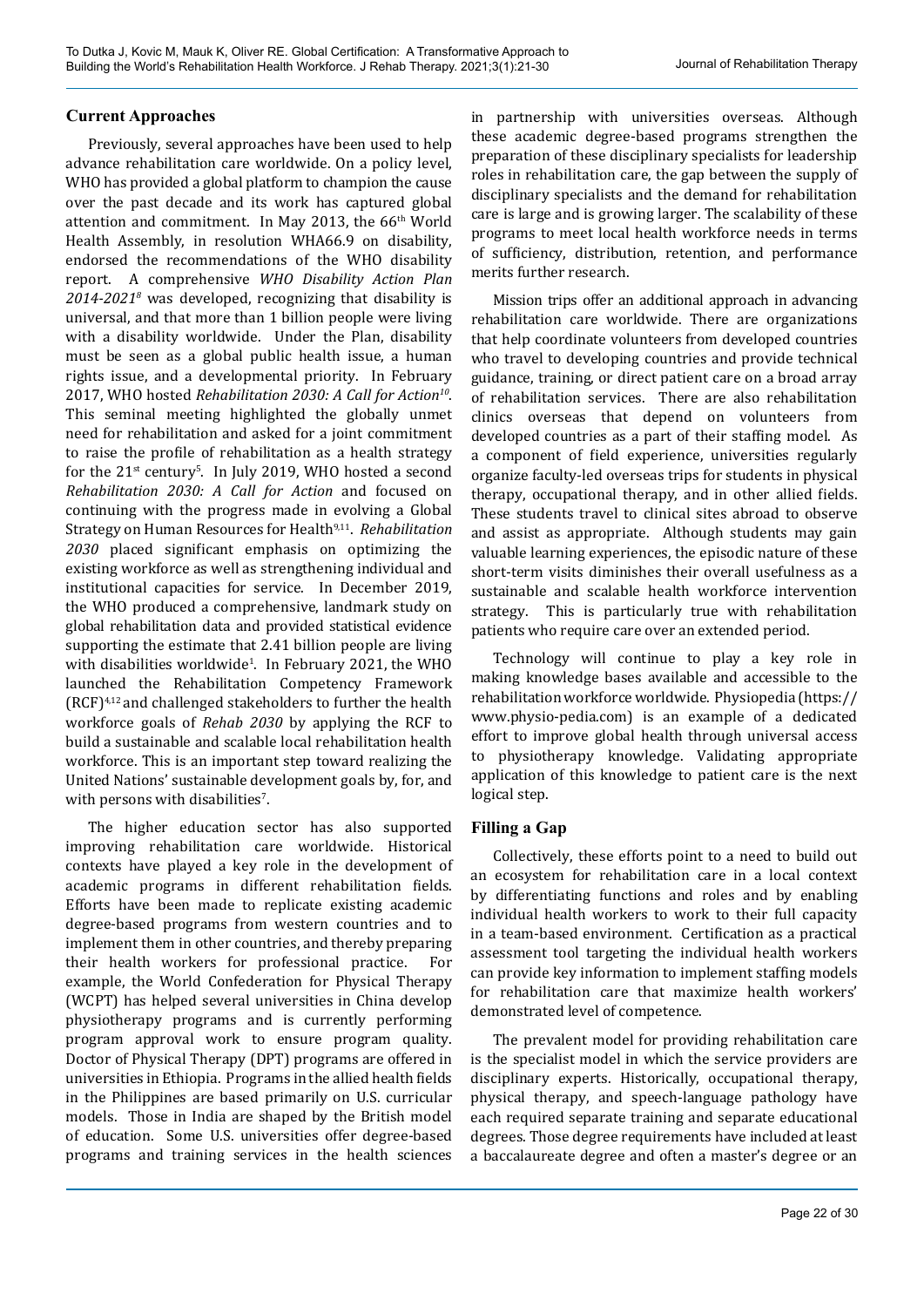entry-level clinical doctorate. This is the predominantly traditional approach across the world, with some variations between countries. While this model of producing rehabilitation care personnel may be sustainable and scalable in higher-income countries, it may be impractical, or even infeasible, in other countries<sup>3</sup>. The challenge of implementing this model of care in many lower-income countries is the lack of resources. This insufficiency occurs in many areas, from education and training resources to health workforce distribution and retention and to performance monitoring and quality management. This insufficiency is particular pronounced when there is a rapid explosion of need from the community suddenly requiring the very few services that are available. Natural disasters such as earthquakes and the poignant lessons from the COVID pandemic help illustrate this workforce mobilization predicament. Achieving effective workforce mobilization requires a commitment to enabling individual health workers to work to their full potential. Certification can play a role in validating the knowledge and competence of individual health workers and preparing them for increased responsibilities in providing care.

In nursing, the CRRN (Certified Rehabilitation Registered Nurse) credential sets the standard for rehabilitation nursing. The CRRN is the only available rehabilitation nursing certification in the U.S. The Association of Rehabilitation Nurses (ARN) has been offering this credential for many years. Nurses can earn this credential by passing the certification exam and meeting other certification requirements, such as specified work experience. However, this certification exam is available only in English and is offered only in the U.S. and Canada. The ARN caters to an American membership and has not included a global offering of its certification as a strategic priority. There are many other English-speaking rehabilitation nurses in other countries who have voiced a desire for rehabilitation nursing certification but traveling to the U.S. for the certification exam prohibits accessibility. Requiring licensure as a registered nurse in a jurisdiction in the United States or Canada is another obstacle. In contrast, CGFNS' global rehabilitation nursing certification, GRNC, is based on well-defined standards that would be applicable to all registered nurses practicing in the rehabilitation discipline, regardless of the geographic setting, political influence, or culture in which the care is provided.

The underlying purpose of offering certification in rehabilitation is to both educate and validate the skills of registered nurses worldwide to provide quality rehabilitation care. Education of nurses on rehabilitation procedures has demonstrated an increase in competency level in China and the UAE through pre- and post-testing with an educational intervention, leading to positive outcomes in rehabilitation nursing knowledge $^2$ .

# **Global Certification**

# **Definition**

Certification is the process of assessing, validating, and attesting to the achievement of an individual who has met the requirements to be awarded a professional credential. In the healthcare industry, certification plays a key role in recognizing knowledge and competence in a specialized practice domain.

Since 2019, CGFNS has been actively developing its Global Rehabilitation Health Worker Certification (GRHWC) and its Global Rehabilitation Nurse Certification (GRNC). Both certifications are structured as credentialing services to recognize the professional attainment of rehabilitation health workers and nurses respectively, through a rigorous, psychometrically sound exam, designed to measure knowledge and competencies.

For the GRHWC, there are two levels of certification – basic and advanced. The Basic Level certification is designed primarily for health workers who have completed secondary school and are working in an assistive or supportive role in a rehabilitation care setting. The Advanced Level certification is designed primarily for those who have completed tertiary education in a rehabilitation or rehabilitation-related field. Health workers taking the Advanced Level exam must provide evidence of specific coursework, regardless of the degree earned or educational level attained. Both certifications also require two years of work experience in a rehabilitation care setting. Figure 1 below shows the pathway for global certification for health workers.

For the GRNC, nurses must provide evidence of licensure as a first level, general nurse, or registered nurse (RN), in the country where they practice. They also must show evidence of two years of work experience in a rehabilitation care setting. Figure 2 below shows the pathway for global rehabilitation certification for nurses.

# **Methodology**

The GRHWC and the GRNC, currently under development, are being built using a convergent parallel mixed methods research design to capture the nuances of qualitative data in context while maintaining quantitative rigor. A modified Delphi iterative process is also used to allow the development team to collect data from subjectmatter experts along a continuum of activities and to assist them in arriving at consensus. This method is used in lieu of the traditional method of practice analysis for creating certification exams because of the aspirational nature of aspects of this assessment for specific countries, in which certain expectations essential for the safe delivery of care are absent. Early in the development process,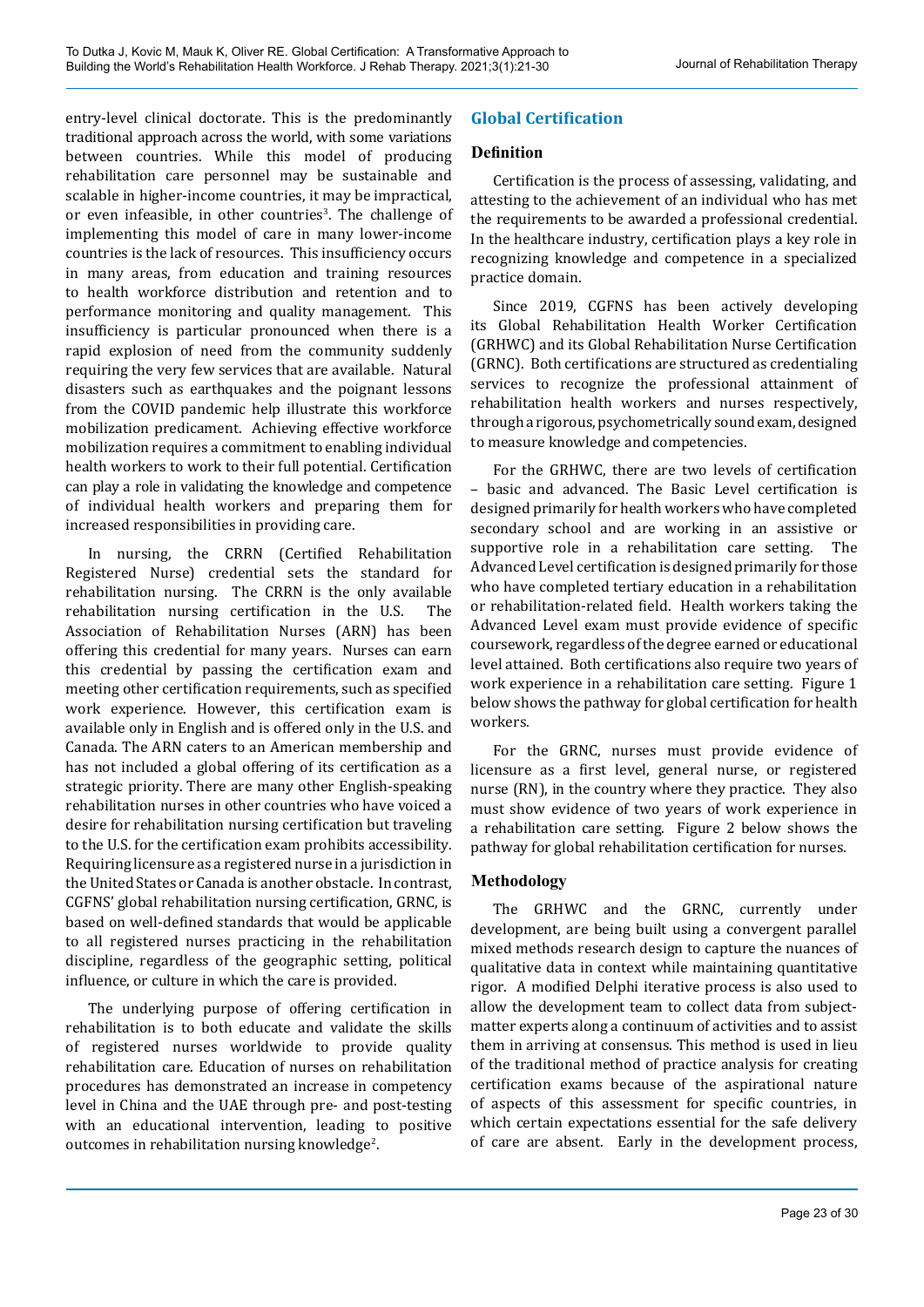



the taskforces contributing to this work adopted a principle-based philosophy for best practices to manage this challenge and to ensure that those who are certified can perform to the required standards for rehabilitation care.

In April 2019, the Taskforce for the Global Rehabilitation Health Workers Certification created a set of essential quality standards for the safe delivery of care. This taskforce consisted of physical therapists, occupational therapists, speech language pathologists, and deans from schools of health sciences in the United States. They worked in an interprofessional and interdisciplinary manner to articulate an integrative approach to rehabilitation care. The International Classification of Functioning, Disability and Health (ICF) offers a unifying language to capture the nuances associated with functioning and disability across these professions. The attributes that are essential to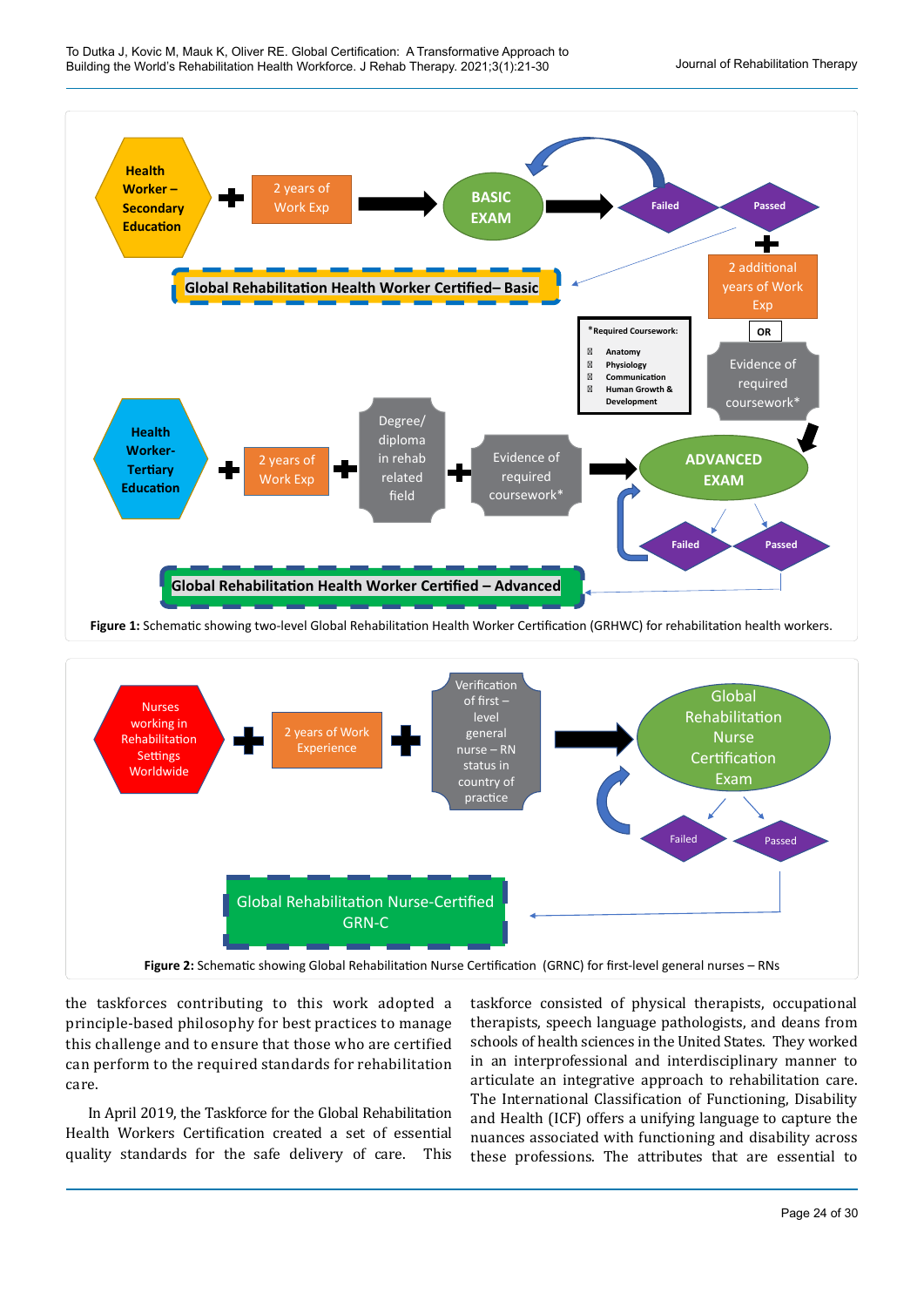these standards were clustered into four content domains: professionalism, safety, communication, and knowledge and application of skills. To ensure the relevance of these standards to the global community, the development team sent these standards out for field review by rehabilitation stakeholders in 15 countries. These global stakeholders reviewed the standards in detail and agreed that this certification should be made available to rehabilitation health workers in their countries. Table 1 below shows the consensus on this matter.

The feedback from these global reviewers provided the bases for revisions, resulting in an interim set of standards, which was further reviewed and adjusted by a global advisory panel with representation from 12 countries. To account for the diversity of the global health workers in education, competence, and roles, a decision was made to offer the certification at the Basic Level and at the Advanced Level, using two different examinations. A test blueprint was created to guide the development of test items. Once the test items pass technical review, they are sent to global subject-matter experts for their review for cultural appropriateness, relevance for rehabilitation care in respective local contexts, and suitability in reference to level of difficulty for local health workers. Once all the stepwise protocols are completed, the test items will be ready for beta-testing with global rehabilitation health workers. Test forms will be created and cut-scores will be determined using psychometrically sound methodologies before the formal launch of the certification program in 2022.

The Global Rehabilitation Nurse Certification has used the same mixed methods research design to develop the standards for rehabilitation nursing care. The taskforce for this certification, comprised of rehabilitation nurse leaders from 10 countries, met in November 2019 and began to develop the standards organized around four content domains: professionalism, safety, education, and rehabilitation nursing interventions. These standards were then sent to rehabilitation nurse leaders in 20 countries for field review. These nurse leaders agreed that this global rehabilitation nurse certification program should be made available to registered nurses working in rehabilitation settings in their communities to support continuing professional development and validation of practice competence. Table 2 below shows the consensus on this matter.

The development team for the Global Rehabilitation Nurse Certification will continue to follow the same stepwise protocols used in the process described for the Global Rehabilitation Health Worker Certification. This certification program is scheduled to launch in 2022.

#### **Comparative Analysis with RCF**

As countries commit to improving their rehabilitation care, they may find both the WHO RCF and the CGFNS global certifications useful for different yet complementary purposes. To facilitate the appropriate use of these tools, either independently or together, this section provides a comparative analysis to demonstrate their alignment.



**Table 1:** Responses from Global Field Reviewers on Rehabilitation Health Worker Certification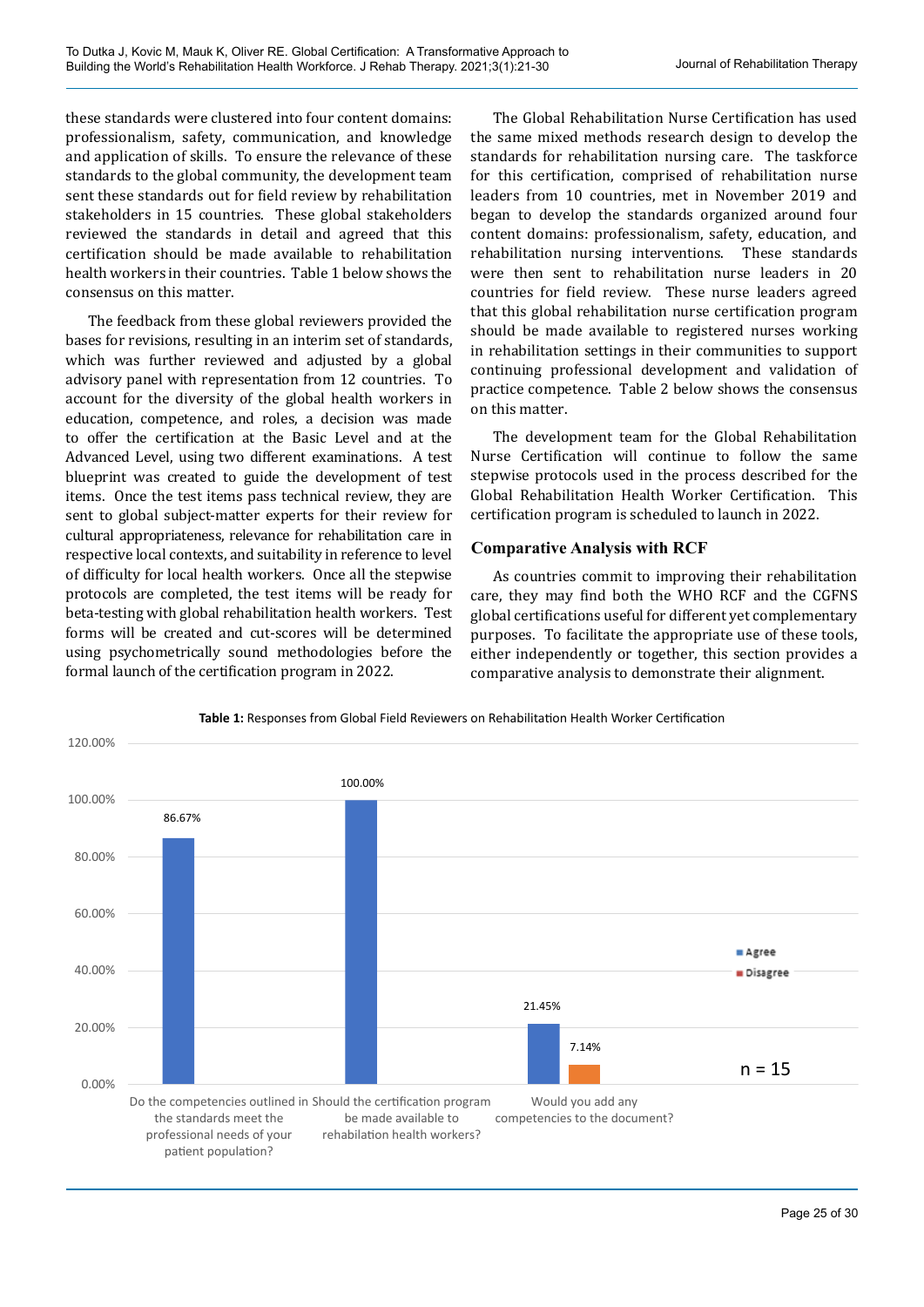

Table 2: Responses from global field reviewers on rehabilitation nurse certification

Should certification be made available in your country?

Are nurses interested in achieving this global certification?

Will there be incentives for nurses to become  $n = 20$ certified as rehabilitation nurses?

#### I. *Global Rehabilitation Health Worker Certification (GRHWC):*

The four overarching standards of the GRHWC are professionalism, safety, communication, and knowledge and application of skills. These standards are labeled as constructs, and they coincide with the RCF domains, thus providing a method to align with population needs and help stakeholders respond to contextual challenges in the rehabilitation workforce. The GRHWC exam is offered at two levels – Basic and Advanced. The Advanced Level includes all standards from the Basic Level plus additional standards. The cognitive demand of behavioral performance, ranging from literal recall of facts to analysis and synthesis, and to application of skills and evaluative judgment, brings an additional layer of complexity that differentiates the basic level tasks from the advanced level integrative activities. These exams have designated percentages for each construct and category of attributes in order to quantify competency levels and knowledge attainment. The sections below illustrate the relationship between each of the four constructs, and collectively, their ability to translate the RCF domains into practice.

The first construct, **professionalism**, covers 10 standards for both levels and addresses skills such as establishing collaborative patient relationships, respecting patients' rights, and demonstrating high quality service with sensitivity to individual differences. This construct coincides with the RCF domains of professionalism, learning and development, and practice.

The second construct, **safety,** covers 9 standards across both exams. These standards include observing contraindications, safely using equipment, and exercising manual transfers. This construct aligns with the domains of professionalism and practice from RCF, which highlight skills including managing risks and hazards such as infection control precautions.

The third construct, **communication,** covers 9 standards categorized at the community, cultural, and individual levels. These standards include skills such as using teach back strategies, providing information about health conditions and risks, and identifying cultural differences across individuals. This construct aligns with the RCF domains of practice and learning and development.

The fourth construct, **knowledge and application of skills,** covers 3 categories in both exams. The categories are screening and monitoring patient status, managing referrals, and application of skills. These standards align with the RCF domains of professionalism and practice. This GRHWC construct outlines these same activities in greater detail, including standards such as assessment of neuromuscular status, cognitive status, and providing functional training interventions.

# II. *Global Rehabilitation Nurse Certification (GRNC):*

The GRNC exam aligns with the WHO's Rehabilitation Competency Framework (RCF). The four overarching standards of the GRNC include professionalism, safety, education, and rehabilitation nursing interventions. These standards are labeled as constructs, and they align with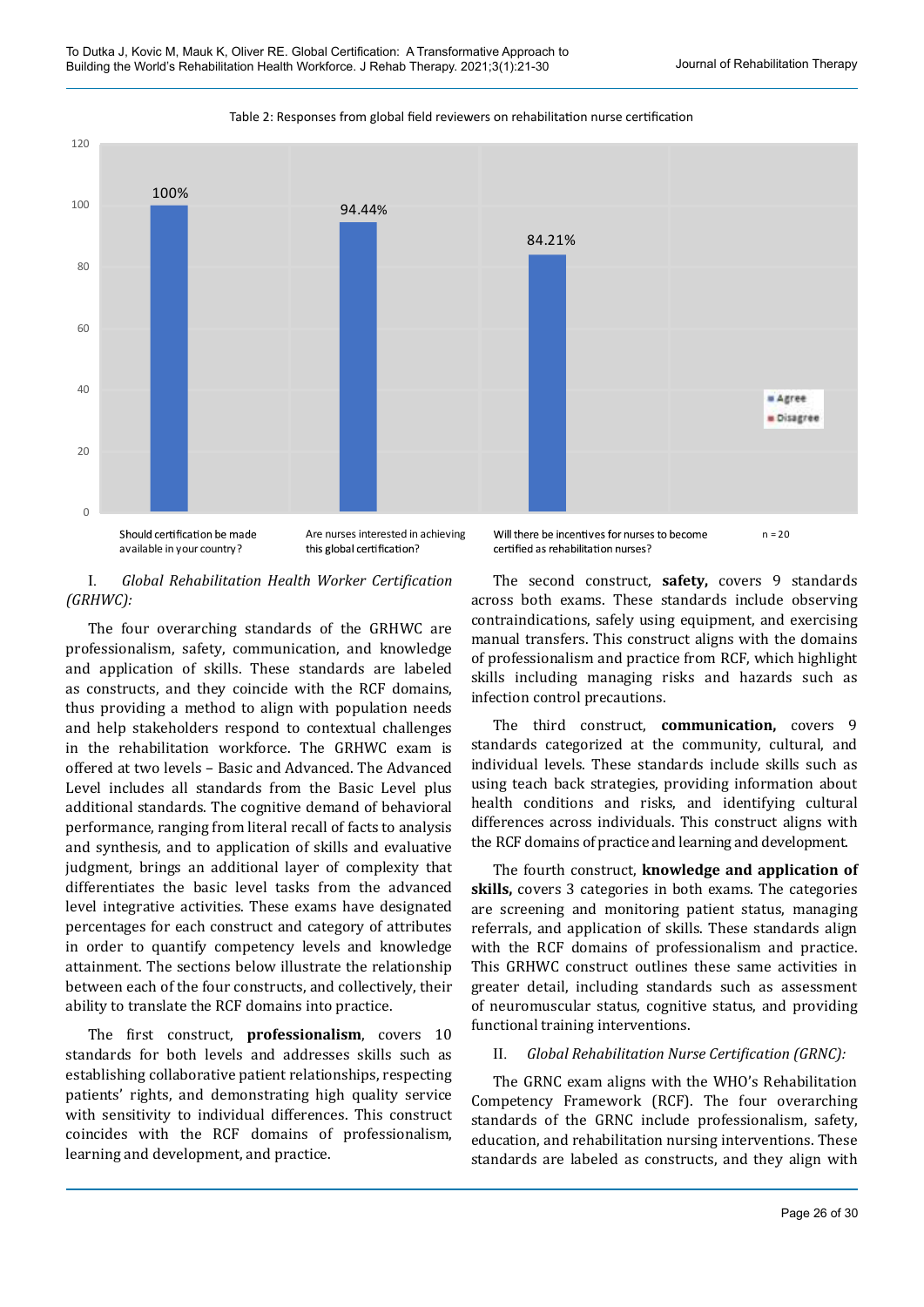the RCF domains. Similar to the GRHWC framework, four unique domains were identified for the specialty of global rehabilitation nursing.

The first construct, **professionalism**, covers 3 categories that include clinical reasoning, interdisciplinary teamwork, and ethics. Global rehabilitation nurses are expected to embrace the scope and standards of rehabilitation nursing practice while using the nursing process to engage in ethical, patient-centered care as an essential member of the interdisciplinary team. This construct coincides with the RCF domains of professionalism, learning and development, and practice.

 The second construct, **safety,** covers 4 categories within this domain with competencies that include safe patient handling, fall prevention and follow-up, universal precautions (sanitation), and privacy. This construct aligns with the RCF domains of professionalism and practice, which highlights skills such as responding proactively to real or potential hazards, incidents, and errors.

The third construct, **education**, covers 7 categories that address principles of teaching patients and families across the lifespan as well as cultural sensitivity and health literacy. This construct aligns with the RCF learning and development core skills. For example, global rehabilitation nurses devote a significant part of their role to teaching patients and families the necessary skills to maximize selfcare as they return to their homes and communities.

The fourth construct, **rehabilitation nursing interventions,** covers 3 major categories: general rehabilitation nursing, disorder specific rehabilitation nursing, and age-span considerations. These standards align with all 5 components – Practice, Professionalism, Learning and Development, Management and Leadership, and Research – of the RCF. Through the GRNC exam, a rehabilitation nurse will be able to demonstrate competence in creating and managing patient-centered

care plans, collaborating with an interdisciplinary team, planning educational activities for patients, families, and rehabilitation teams, showing leadership and management of rehabilitation protocols, and using best evidence to establish policies and procedures.

# **Discussion**

# **From Certification to Global Certification**

Using Mixed Methods study in combination with the modified Delphi process has enabled the development team to triangulate data from both qualitative and quantitative sources and to achieve consensus. The development team observes all the psychometric principles and the technical requirements for creating a certification process and the exams. But what makes these certifications global is the use of global reviewers. The interplay between disciplinary faculty and clinicians based in the United States and their counterparts from 40 countries, across income-levels and across continents and world regions, has elevated these certifications to global status. The socio-anthropological approach and the iterative process adopted support exchanges among professionals across disciplinary lines, practice contexts, and geographic boundaries to resolve seemingly intractable positions on specific issues. Table 3 below shows the representation of disciplines and countries participating in this global certification initiative.

# **Global Certification in a Rehabilitation Ecosystem**

A rehabilitation ecosystem presupposes a team-based approach to patient care which may already have begun to be implemented in some local communities worldwide. The extent to which this ecosystem can function efficiently and effectively to meet the local demand for care depends significantly on redeploying health workers to serve in non-traditional roles that they can nonetheless competently perform. Indeed, this concept of extending and expanding the availability of health services through

**Table 3:** Table showing representation from different disciplines and world regions.

| <b>Countries</b>                                                         | <b>Disciplines and Health Professions Representation</b>                                                                                                   |
|--------------------------------------------------------------------------|------------------------------------------------------------------------------------------------------------------------------------------------------------|
| Malaysia, Maldives, South Korea, Thailand, The<br>Philippines, Sri Lanka | Bangladesh, China, Hong Kong, India, Indonesia, Medicine, Nursing, Occupational Therapy, Orthotics,<br>Physical Therapy, Rehabilitation Medicine           |
| Ethiopia, Egypt, Ghana, Kenya, Malawi,<br>Namibia, Nigeria, South Africa | Medical Rehabilitation, Nursing, Occupational Therapy,<br>Physical Therapy, Rehabilitation Medicine                                                        |
| Haiti, Honduras, Jamaica                                                 | Medicine, Nursing, Physical Therapy                                                                                                                        |
| Ireland, Norway, Portugal, Spain, Sweden,<br>United Kingdom              | Nursing, Orthopedics, Physical Therapy, Occupational<br>Therapy                                                                                            |
| Jordan, Palestine, Saudi Arabia, Turkey, United<br>Arab Emirates         | Medicine, Nursing, Phoniatrics, Physical Therapy,<br><b>Rehabilitation Medicine</b>                                                                        |
| Canada, Mexico, United States                                            | Health Ethics, Health Policy and Administration,<br>Nursing, Occupational Therapy, Physical Therapy,<br>Rehabilitation Medicine, Speech Language Pathology |
| Australia, New Zealand                                                   | Nursing, Physical Therapy, Speech Language Pathology                                                                                                       |
| Brazil, Chile                                                            | Occupational Therapy, Rehabilitation Medicine                                                                                                              |
|                                                                          |                                                                                                                                                            |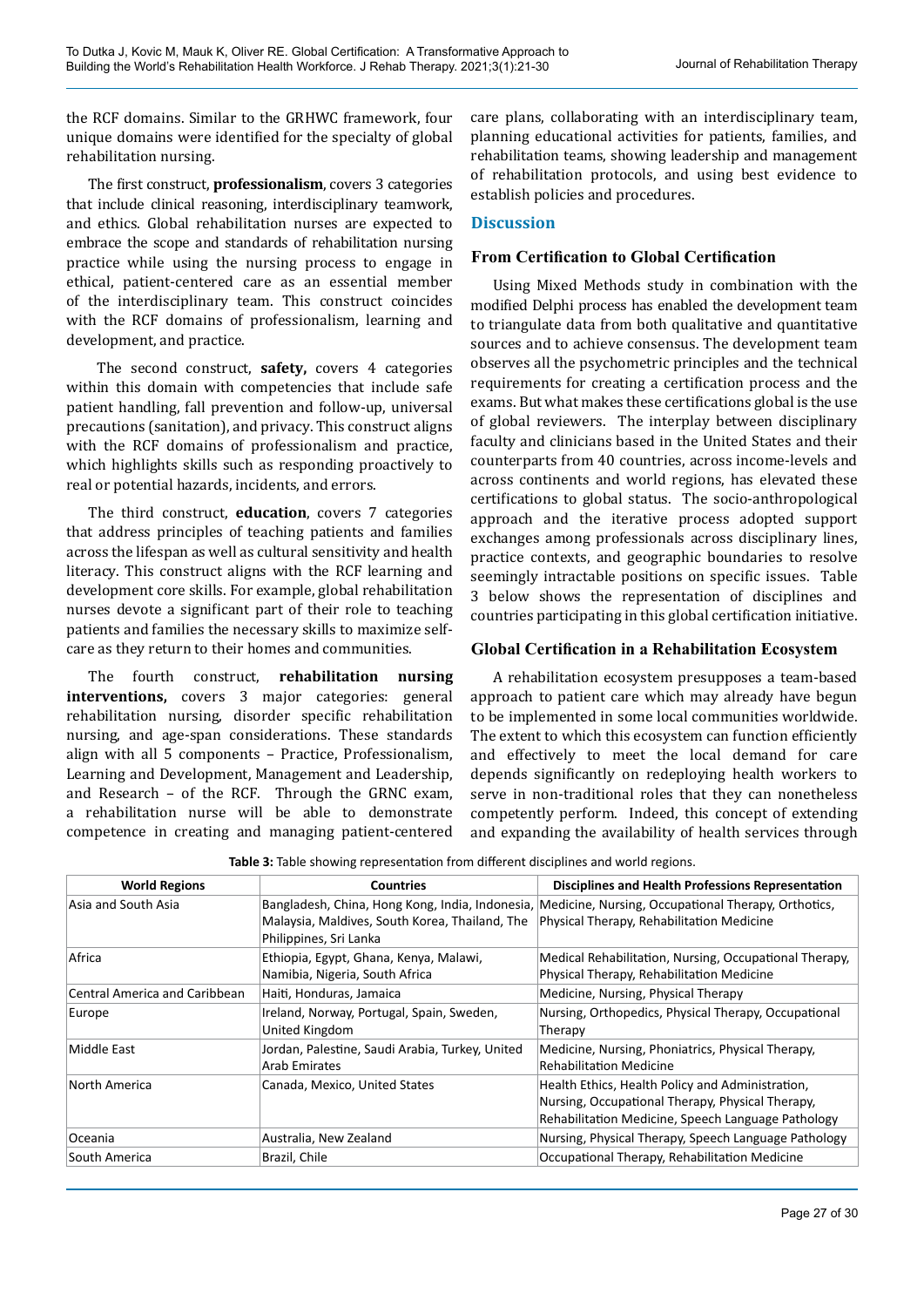structural reconfiguration of functions and roles is not new. Enhancing the role of primary care physicians and using physician assistants in medical and surgical teams, and nurse practitioners to render medical care are all existing examples of structural re-alignments to build more robust care ecosystems. Some countries are already using rehabilitation specialists and rehabilitation technicians, who are not trained as physical therapists, occupational therapists, or speech language pathologists, to provide rehabilitation care to meet the rapid rise in demand. The key question is how to ensure patient safety.

Global certification provides an objective benchmark attesting to individual health workers' competence and allowing employers to assign them responsibilities that they can perform safely. Conferring yet another benefit, the opportunity to become certified gives health workers the incentive that they need to commit to learning and to pursue continuing professional development. For consumers, receiving care from certified health workers provides the quality assurance that they seek from their service providers. For policy makers and health authorities, global certification yields useful analytics to support health system management, planning, and change. In short, global certification is about professionalizing rehabilitation care personnel and recognizing them for their practice competence regardless of the path they originally took to acquire their knowledge and skills.

# **ASAHP Curriculum and Delivery Model**

The Association of Schools Advancing Health Professions (ASAHP), a professional organization with 120 health professions schools as its members in the United States, is well-positioned to provide for the education of global rehabilitation health workers. ASAHP institutions are comprised of institutions of higher education that offer a wide range of accredited rehabilitation degree programs including physical therapy (PT), occupational therapy (OT), speech language pathology (SLP) and orthotics and prosthetics. These degree programs are offered at the bachelor's, master's and the clinical doctorate level depending on the area of study. Many of the faculty in these institutions have relationships with international partners and have also promoted faculty and student exchanges with educational partners and clinical sites across the globe. ASAHP institutions also play a key role in providing continuing professional development to clinical practitioners needing to upgrade their rehabilitation theory and practice guidelines to stay abreast of new knowledge and to satisfy their licensure boards' continuing education requirements.

Several ASAHP member-institutions will develop educational modules to upgrade the education of the global rehabilitation health workforce. This education will

be offered through a robust online platform. Since the test blueprints of the Global Rehabilitation Health Worker Certification exams capture the expected outcomes or aspired standards of rehabilitation care, they provide a comprehensive roadmap for designing an effective curriculum to deliver high-quality education to frontline health workers. The online delivery of coursework enables the ASAHP member-institutions to level the playing field for rehabilitation health workers from countries in which access to such an education is neither available nor accessible. This mission-driven approach is a tangible way to achieve fair and equal access to knowledge and competency development for rehabilitation health workers in many countries.

An emphasis will be placed on those modules that are viewed as the most critical for those needing assistance in preparing to take the certification exam to validate their achievement. The online educational offerings are currently being developed by faculty work groups and will be reported on in the near future. It is also important to note that the role ASAHP institutions will play in offering educational modules will help maintain an important division of duties between CGFNS, which is focused on test development and certification, and ASAHP, which is focused on providing educational content reflecting a global standard of safe delivery of care covered by the certification examination.

# **Limitations**

# **Bias Mitigation**

The strong conceptual and operational framework undergirding the initiative has provided effective mitigation against individual biases. There are defined protocols to follow and there are internal and external review processes involving different stakeholders to achieve anticipated milestones and to keep the work on track. The beta-testing of the test items with actual health workers and nurses in different local communities worldwide will provide empirical evidence on item effectiveness and will serve as an added safeguard against individual biases.

# **Acceptance of Certification**

Local authorities may find the concept of certification difficult to incorporate into their rehabilitation system. Current models of professional rehabilitation education relies heavily on more traditional higher education degree pathways that must also comply with stringent accreditation standards. While specific knowledge and clinical skills are measured and assessed, this is done within the context of these more traditional degree pathways. The global need for rehabilitation workers requires an emphasis on certification as a practical assessment tool that does not rely on these traditional degree pathways.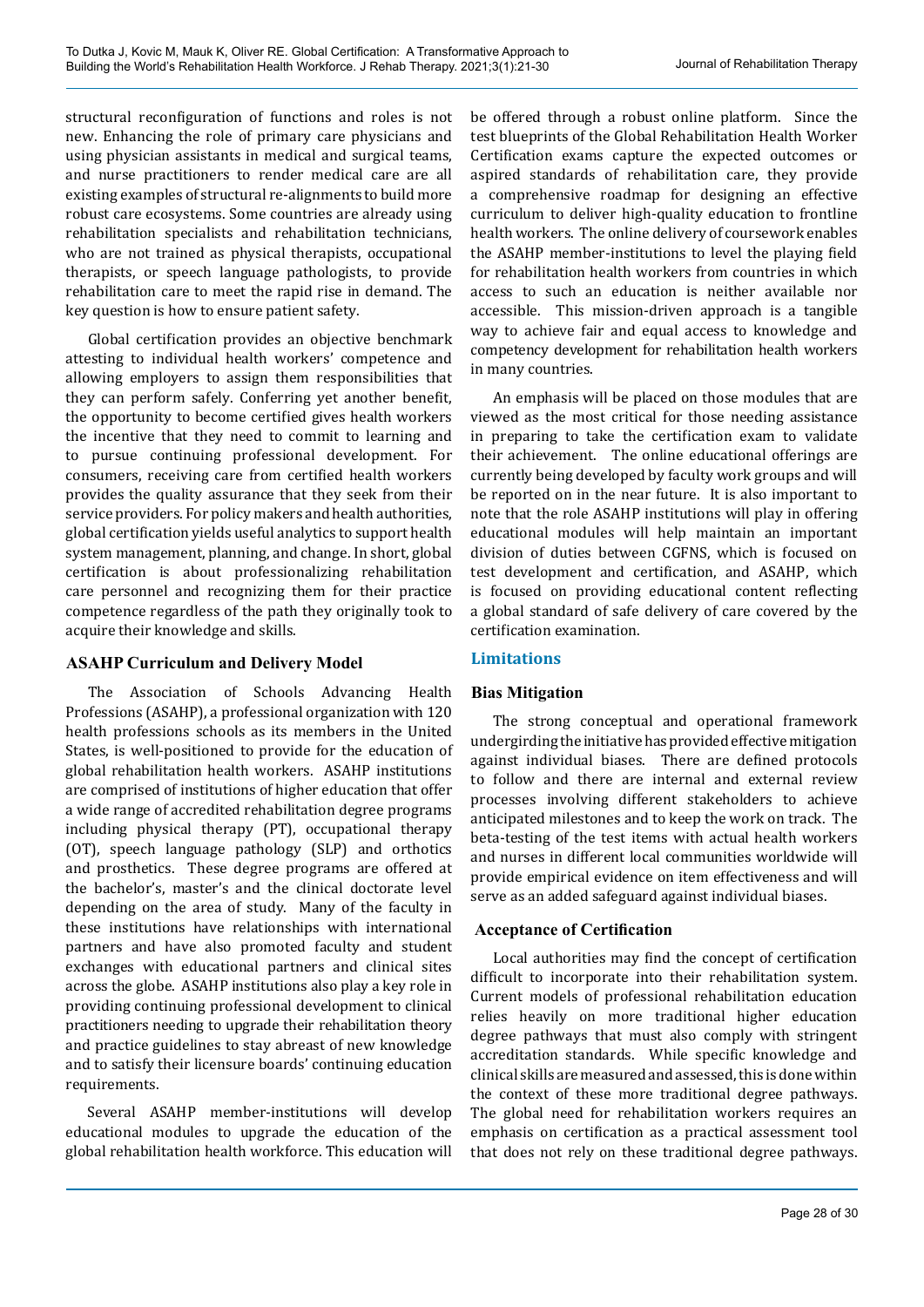This approach may be viewed as a disruptive innovation and may be met with some resistance. But such disruption can provide key insights into new approaches required to tackle global challenges that cannot be solved using traditional methodologies or current thinking.

### **Exam Translation**

CGFNS has received multiple inquiries regarding the translation of the certification examinations into other languages. Although there are plans to explore translating these certification examinations into multiple languages, they will be available initially only in English.

#### **Conclusion**

Certification is a widely accepted and highly respected process of validating the knowledge and competence of individual health professionals in the healthcare industry. As countries build their rehabilitation ecosystems to increase workforce capacity and capability, making certification available to the frontline rehabilitation health workers and nurses across local communities will elevate their status, equip employers with health workforce planning tools, and improve rehabilitation care for the public. With 2.41 billion people worldwide needing rehabilitation care, the importance of these benefits to society cannot be overstated.

#### **Acknowledgements**

We thank the International Taskforces, the Global Advisory Panels, the Global Review Teams, and the Item-Writing Teams for their continuing guidance and input into the development of the CGFNS global certification systems. We also thank Abigal Graf, third year entry-level occupational therapy doctoral student at Midwestern University, United States, for her organization of GRHWC and RCF domains and corresponding categories to inform subsequent comparative analyses.

#### **Conflict of Interest**

The authors declare no conflict of interest in writing this article, including no financial interest or other nonacademic gain.

# **Authors' Contributions**

The authors have been contributing to this global certification initiative for three years. Julia To Dutka is Senior Advisor at CGFNS International, Inc., an NGO with consultative status to the United Nations and a nonprofit credentialing and assessment organization serving health professionals worldwide. Julia To Dutka is the team lead for the initiative. Mark Kovic serves on the CGFNS International Taskforce for Rehabilitation Health Worker Certification and was the team lead for creating the standards for the global rehabilitation health worker certification. Kristen

Mauk serves on the CGFNS International Taskforce for Rehabilitation Nurses Certification and has been instrumental in bringing to CGFNS' attention the need for a certification for rehabilitation nurses worldwide. Richard Oliver is team lead for educational content and its delivery to health workers worldwide. He is representing ASAHP and its membership, which is comprised of 120 schools of health sciences in the United States.

### **List of Abbreviations**

ASAHP : Association of Schools Advancing Health Professions

CGFNS : Founded in 1977 as the Commission on Graduates of Foreign Nursing Schools. Since 2007, the organization has been using CGFNS International, Inc. as initialism for its name.

GRHWC : Global Rehabilitation Health Worker Certification

GRHWC -B : Global Rehabilitation Health Worker Certified – Basic

GRHWC- A : Global Rehabilitation Health Worker Certified - Advanced

GRNC : Global Rehabilitation Nurse Certification

GRN-C : Global Rehabilitation Nurse Certified

RCF : Rehabilitation Competency Framework

WHO : World Health Organization

#### **References**

- 1. Cieza A, Causey K, Kamenov K, et al. Global estimates of the need for rehabilitation based on the Global Burden of Disease study 2019: a systematic analysis for the Global Burden of Disease study 2019. Lancet. 2021;396(10267):2006–2017. https:// doi.org/10.1016/ S0140-6736(20)32340-0
- 2. Mauk KL, Li PY, Jin H, Rogers J, Scalzitti K. Educating Chinese nurses about rehabilitation nursing: Findings from a single cohort quantitative pilot project. Rehabilitation Nursing. 2017; 42(4):180- 190.[https://doi.org/10.1002/rnj.273](https://linkprotect.cudasvc.com/url?a=https%3a%2f%2fdoi.org%2f10.1002%2frnj.273&c=E,1,6EwyVTM3U_71qf1VByiW0VOVOC8Twlu7HkGlVOZLOGJKzeiSMtsM30sZS4CVpEFq7TXRb0I3MGtl-uUTysZPZTrGBgltwWFqY1E2XH2solQu8hAU&typo=1)
- 3. Mills JA, Marks E, Reyonds T, Cieza A. Rehabilitation: essentials along the continuum of care. In: Jamison DT, Gelband H, Horton S, et al., eds. Disease Control Priorities: Improving Health and Reducing Poverty, 3rd ed. Washington DC: International Bank for Reconstruction and Development, The World Bank; 2017 Nov 27. https://doi. org/10.1596/978-1-4648-0527-1/pt4. ch15
- 4. Mills JA, Cieza A, Short SD, Middleton JW. Development and validation of WHO Rehabilitation Competency Framework: A mixed methods study. Archives of Physical Medicine and Rehabilitation. Available online 25 November 2020. In press. [https://www.sciencedirect.com/](https://www.sciencedirect.com/science/article/pii/S000399932031248X?via%3Dihub) [science/article/pii/S000399932031248X?via%3Dihub](https://www.sciencedirect.com/science/article/pii/S000399932031248X?via%3Dihub)
- 5. Stucki G, Bickenbach J, Gutenbrunner C, Melvin J. Rehabilitation: the health strategy of the 21st century. J Rehabil Med. 2018;50(4):309-316. <https://doi.org/10.2340/16501977-2200>.
- 6. To Dutka J, Oliver R, Fevzi A, et al. Global Rehabilitation Health Worker Certification: Global Agenda, Local Imperative. Journal of Allied Health, Spring 2021;50(1):3-8
- 7. United Nations Department of Economic and Social Affairs.